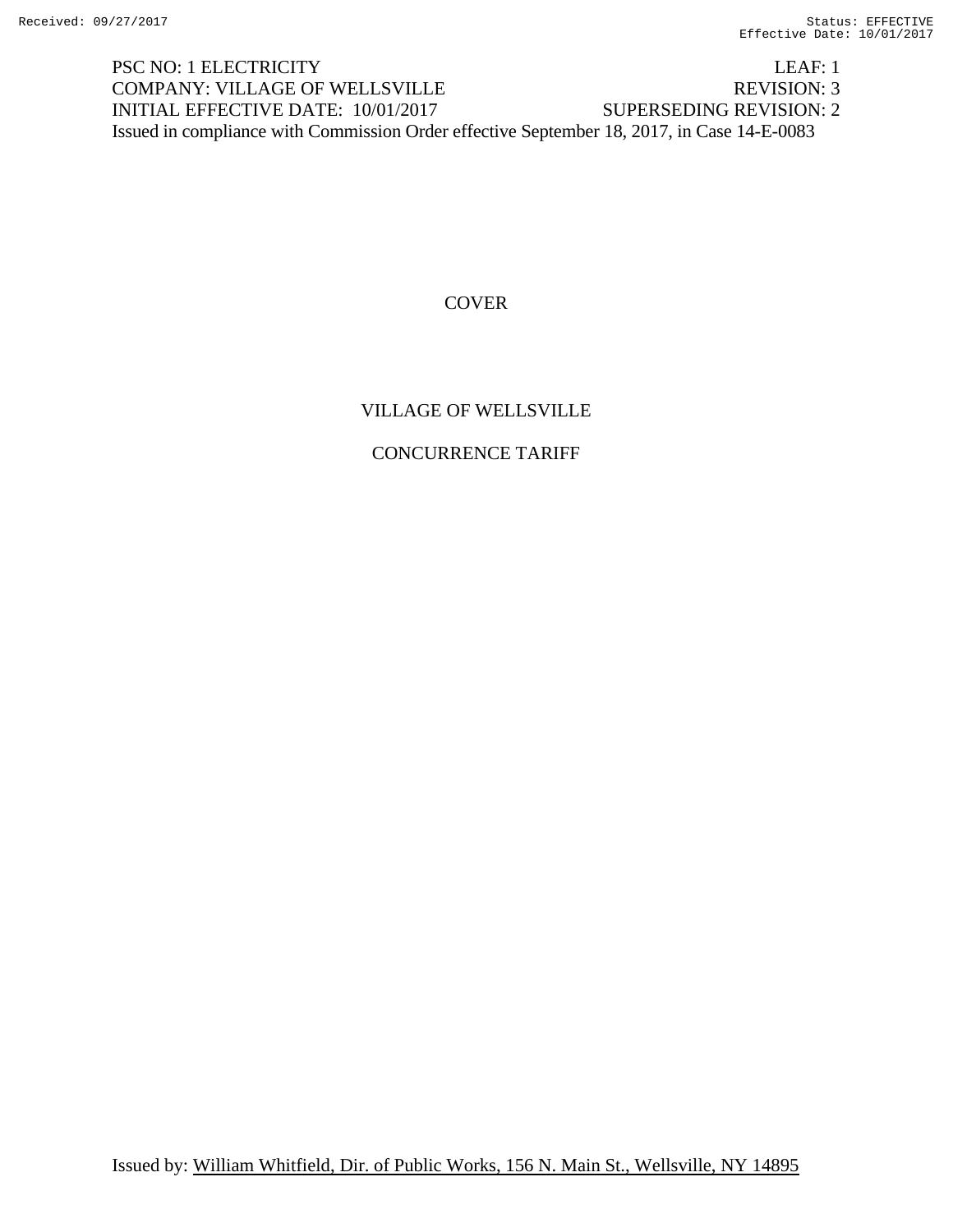PSC NO: 1 ELECTRICITY LEAF: 2 COMPANY: VILLAGE OF WELLSVILLE REVISION: 6 INITIAL EFFECTIVE DATE: January 1, 2020 SUPERSEDING REVISION: 5 Issued in compliance with Order in Case 16-M-0330 dated 11/18/2019 TABLE OF CONTENTS

|                |                                                                                                                   | LEAF#    |
|----------------|-------------------------------------------------------------------------------------------------------------------|----------|
| $\mathbf{I}$ . | <b>GENERAL INFORMATION</b><br><b>CONCURRENCE</b><br>A.<br><b>TERRITORY TO WHICH SCHEDULE APPLIES</b><br><b>B.</b> | 3<br>3   |
| Π.             | <b>SERVICE CLASSIFICATION NO. 1</b><br>Residential                                                                | 4        |
| III.           | <b>SERVICE CLASSIFICATION NO. 2</b><br>General Service - Non-demand Metered                                       | 6        |
| IV.            | <b>SERVICE CLASSIFICATION NO. 3</b><br><b>General Service - Demand Metered</b>                                    | 8        |
| V.             | <b>SERVICE CLASSIFICATION NO. 4</b><br>Private Outdoor Lighting                                                   | 10       |
| VI.            | <b>SERVICE CLASSIFICATION NO. 5</b><br><b>Athletic Field Lighting</b>                                             | 12       |
| VII.           | <b>SERVICE CLASSIFICATION NO. 6</b><br>Large General Service                                                      | 13       |
| VIII.          | <b>SERVICE CLASSIFICATION NO. 7</b><br><b>Street Lighting</b>                                                     | 15       |
| IX.            | <b>CHARGES</b><br><b>RECONNECTION CHARGE</b><br>A.<br><b>INSUFFICIENT FUNDS CHECK CHARGE</b><br><b>B.</b>         | 17<br>17 |
| X.             | PURCHASED POWER ADJUSTMENT CHARGE                                                                                 | 18       |

Issued by: William Whitfield, Dir. of Public Works, 156 N. Main St., Wellsville, NY 14895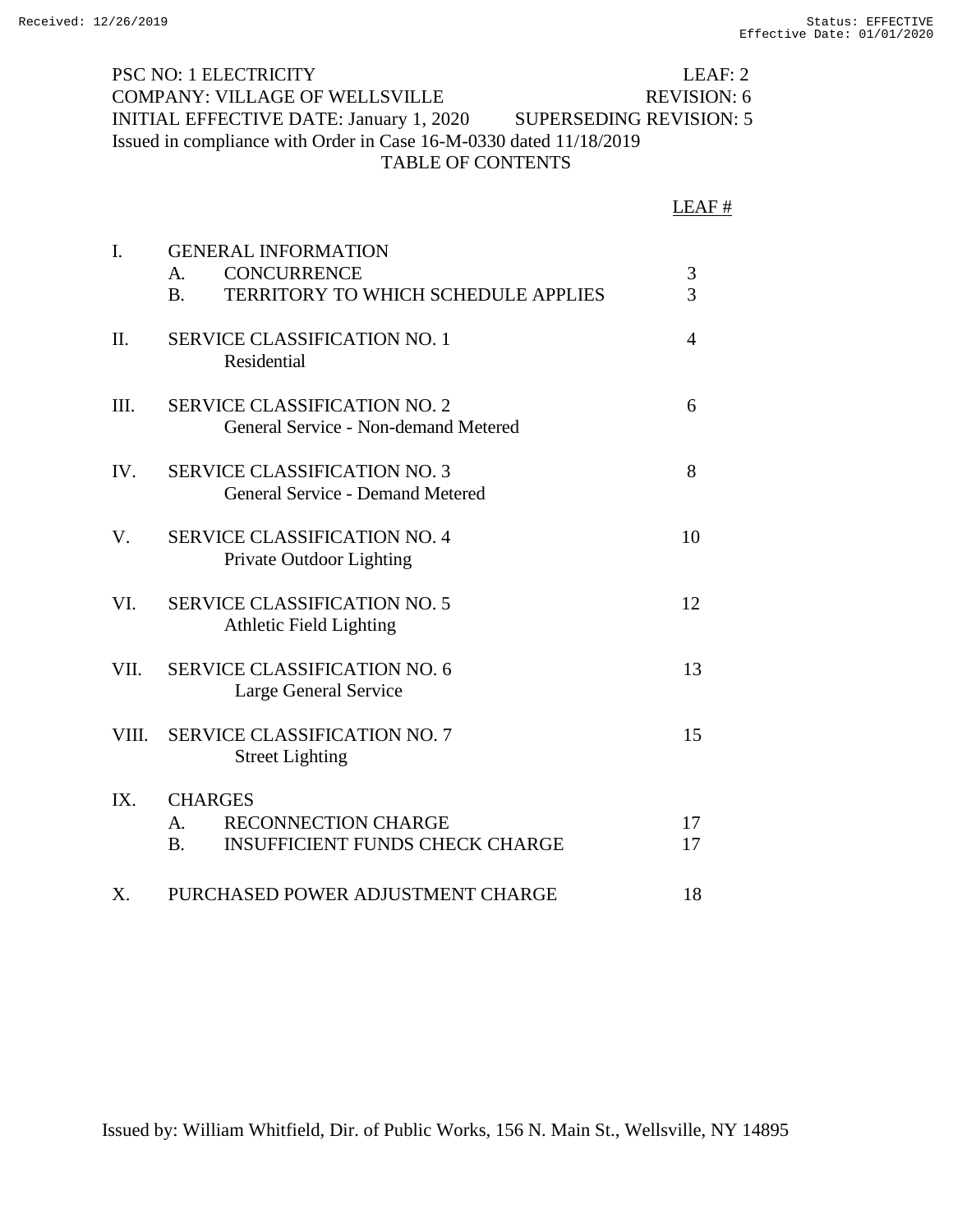## PSC NO: 1 ELECTRICITY LEAF: 3 COMPANY: VILLAGE OF WELLSVILLE REVISION: 3 INITIAL EFFECTIVE DATE: 10/01/2017 SUPERSEDING REVISION: 2 Issued in compliance with Commission Order effective September 18, 2017, in Case 14-E-0083

## GENERAL INFORMATION

## A. **CONCURRENCE:**

 The Village of Wellsville concurs in and agrees to abide by the rules and regulations as set forth in the generic tariff filed by the New York Municipal Power Agency (NYMPA) in Case No. 97-E-1575.

## B. TERRITORY TO WHICH SCHEDULE APPLIES:

 These rates, rules, and regulations are applicable to the Village of Wellsville, NY, and that portion of the Town of Wellsville served under franchises granted to the Village of Wellsville, New York.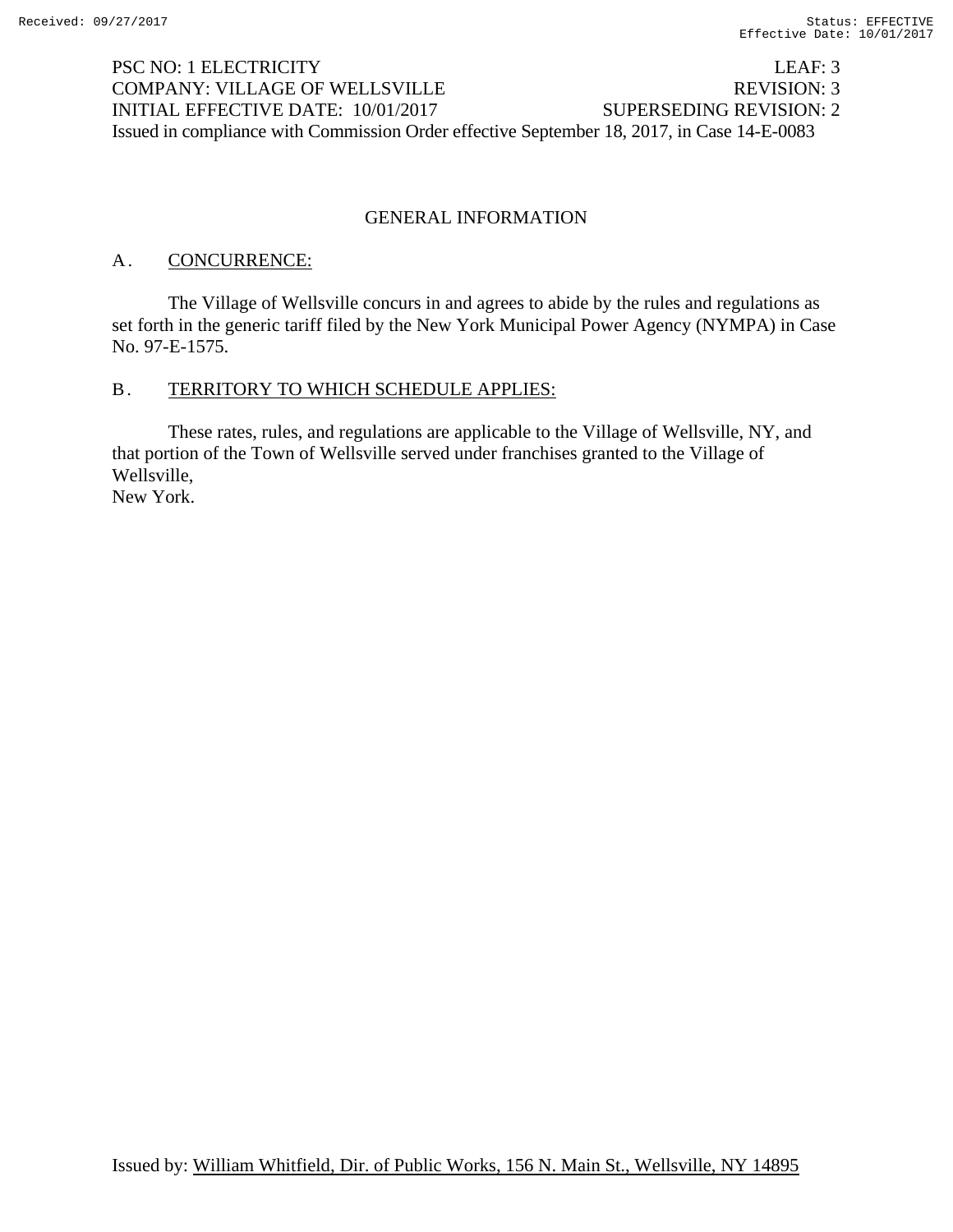## PSC NO: 1 ELECTRICITY LEAF: 4 COMPANY: VILLAGE OF WELLSVILLE REVISION: 4 INITIAL EFFECTIVE DATE: 10/01/2017 SUPERSEDING REVISION: 3 Issued in compliance with Commission Order effective September 18, 2017, in Case 14-E-0083.

## SERVICE CLASSIFICATION NO. 1 Residential

## APPLICABLE TO USE OF SERVICE FOR:

Single-phase residential purpose usage in an individual residence; in an individual flat or individual apartment in a multiple-family dwelling; for residential purposes in a rooming house where not more than four (4) rooms are available for rent; and for single phase farm service when supplied through the farm residence meter; use exclusively in connection with religious purposes by corporations or associations organized and conducted in good faith for religious purposes, and including the operation by such corporation or association of a school, not withstanding that secular subjects are taught at such school; for single-phase service exclusively in connection with a community residence as defined in subdivision 28, 28A or 28B of section 1.03 of the Mental Hygiene Law, provided that such residence is operated by a not-for-profit corporation and if supervisory staff is on site on a twenty-four hour per day basis that the residence provides living accommodations for fourteen or fewer residents; and use for any post or hall owned or leased by a not-for-profit organization that is a veterans organization.

Residential purposes in individual single family dwellings or in individual flats or apartments in multiple family dwellings. Also for religious purposes.

## CHARACTER OF SERVICE:

Continuous 60 hertz single phase alternating current, 120 volts or 120/240 volts, at the option of the Commission.

## MONTHLY RATE:

|                                   | Rate     |
|-----------------------------------|----------|
| <b>Customer Service Charge</b>    | \$2.83   |
| Non-winter Rate (June - November) |          |
| Energy Charge, per kWh            | \$0.0299 |
| Winter Rate (December - May)      |          |
| Energy Charge, per kWh            |          |
| First 1,000 kWh                   | \$0.0299 |
| Over $1,000$ kWh                  | \$0.0584 |
|                                   |          |

#### MINIMUM CHARGE:

The minimum charge is the customer charge.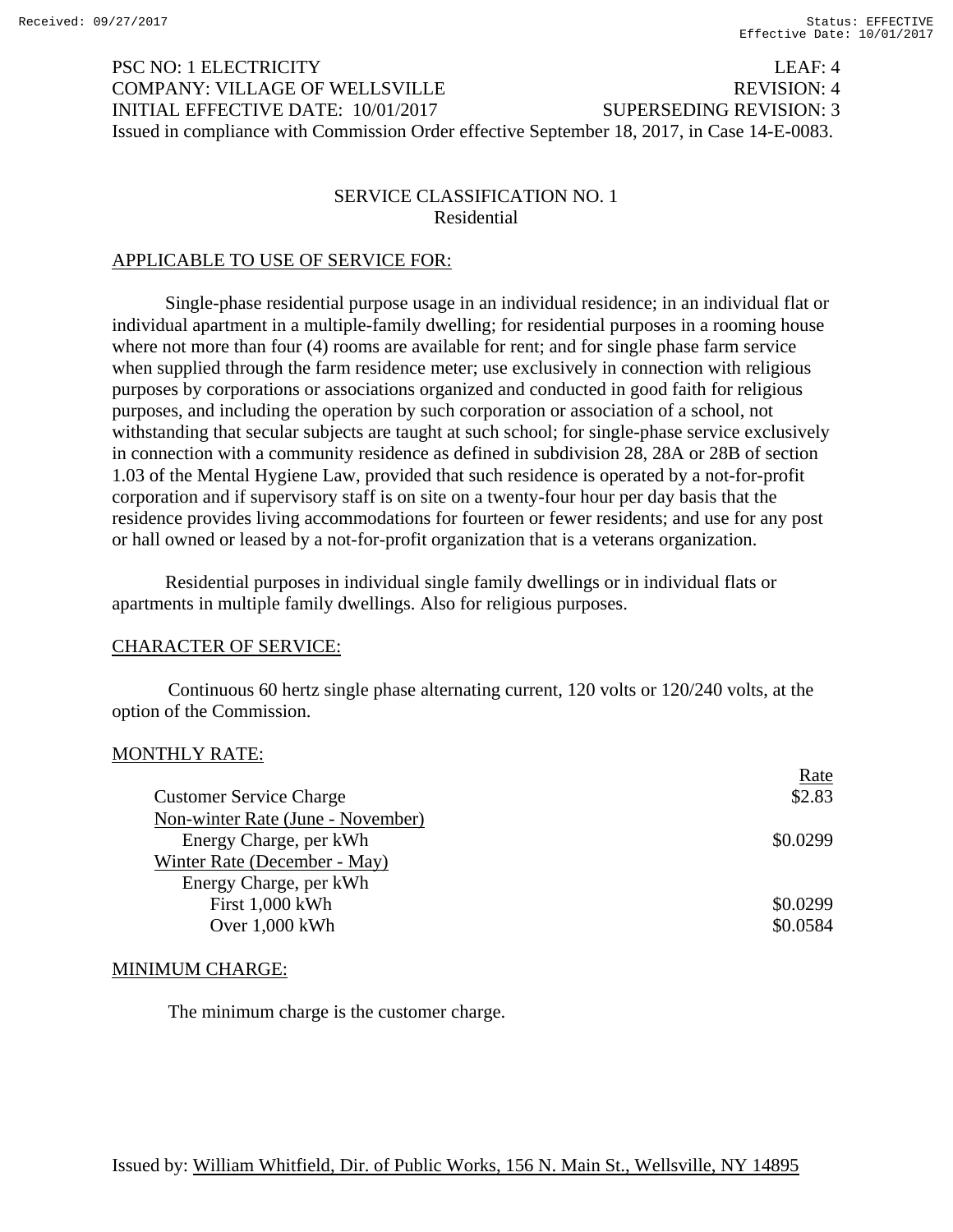# PSC NO: 1 ELECTRICITY LEAF: 5 COMPANY: VILLAGE OF WELLSVILLE REVISION: 3 INITIAL EFFECTIVE DATE: 10/01/2017 SUPERSEDING REVISION: 2 Issued in compliance with Commission Order effective September 18, 2017, in Case 14-E-0083.

## SERVICE CLASSIFICATION NO. 1 (CONT'D) Residential

## TERM:

 The consumer will be responsible for any use of service until 2 days after notice to discontinue has been received by the Commission.

## SPECIAL PROVISIONS:

 When not more than two rooms of an individual dwelling or apartment are used by the occupant for professional or business purposes, service may be taken under this classification for the entire dwelling or apartment, including such business or professional use. If the amount of business or professional use exceeds the above, this service classification will apply only to that portion of the premises used for residential purposes. If the wiring of the premises is not so arranged that the portions used for residential and business and professional purposes may be metered separately, service for the entire establishment may be taken through a single meter at the rates for Service Classification 2.

## TERMS OF PAYMENT:

 All bills are due when rendered. Full payment must be received on or before the date shown on the bill to avoid a late payment charge of 1.5% as provided in Rule VIII of the NYMPA generic tariff.

## PURCHASED POWER ADJUSTMENT:

 Charges set forth in this Service Classification shall be subject to a purchased power adjustment as explained in Rule IX of the NYMPA generic tariff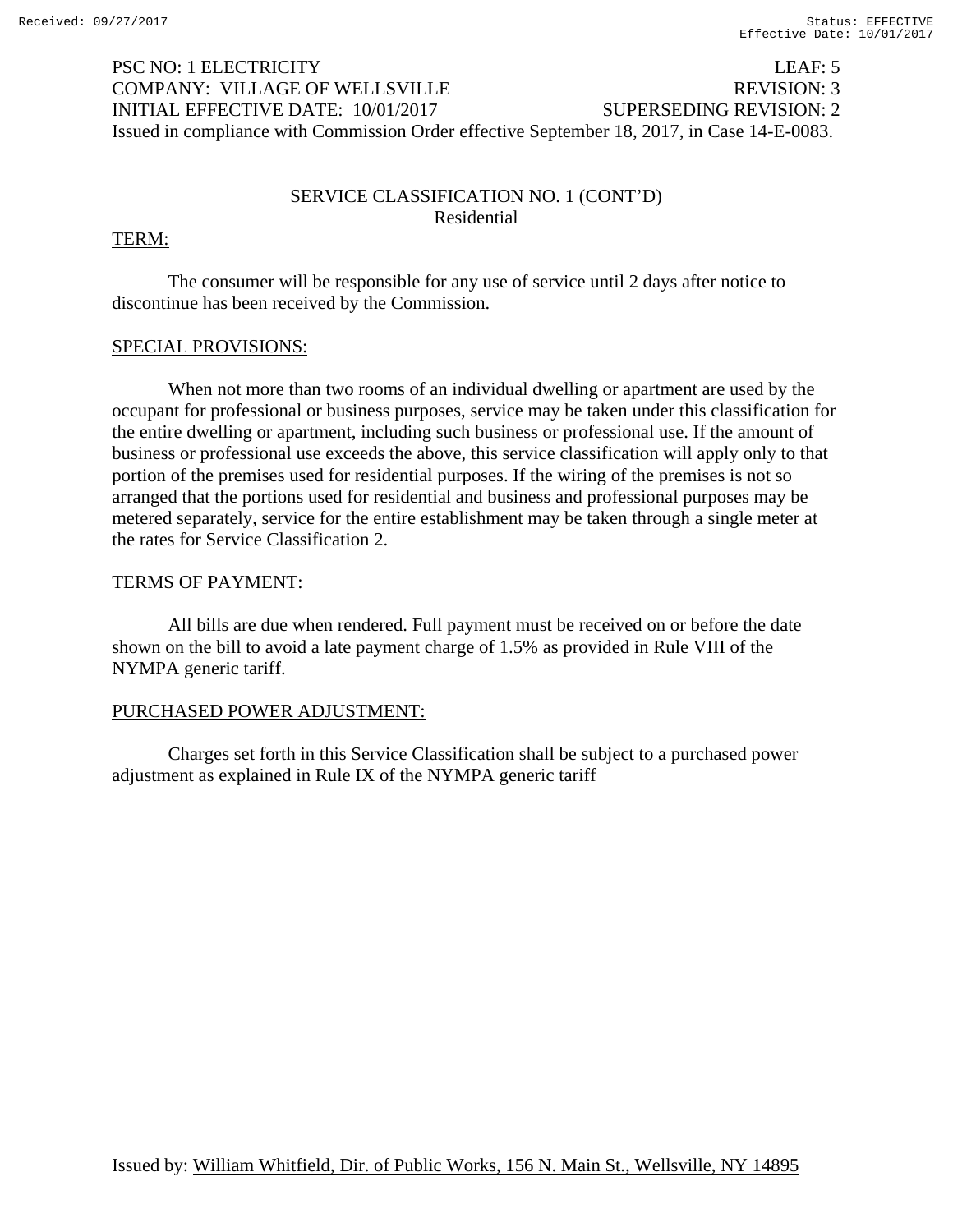## PSC NO: 1 ELECTRICITY LEAF: 6 COMPANY: VILLAGE OF WELLSVILLE REVISION: 4 INITIAL EFFECTIVE DATE: 10/01/2017 SUPERSEDING REVISION: 3 Issued in compliance with Commission Order effective September 18, 2017, in Case 14-E-0083.

## SERVICE CLASSIFICATION NO. 2 General Service - Non-demand Metered

## APPLICABLE TO USE OF SERVICE FOR:

 Total requirement customers with monthly kWh ranges of 3,500 or less per month. Customers exceeding 3,500 kWh in 3 consecutive winter months (November through April readings) shall have a demand meter installed and the account will be moved into Service Classification No. 3 for a period of 12 months.

If consumption is less than 3,500 kWh or less than 20 kW of demand per month for 12 consecutive months, the customer will be returned to Service Classification No. 2.

## CHARACTER OF SERVICE:

 Continuous 60 hertz alternating current, single phase at 120 or 120/240 volts, at the option of the Commission.

#### MONTHLY RATE:

|                        | <u>Rate</u> |
|------------------------|-------------|
| <b>Customer Charge</b> | \$2.83      |
| Energy Charge, per kWh | \$0.0500    |

## MINIMUM CHARGE:

The minimum charge is the customer charge.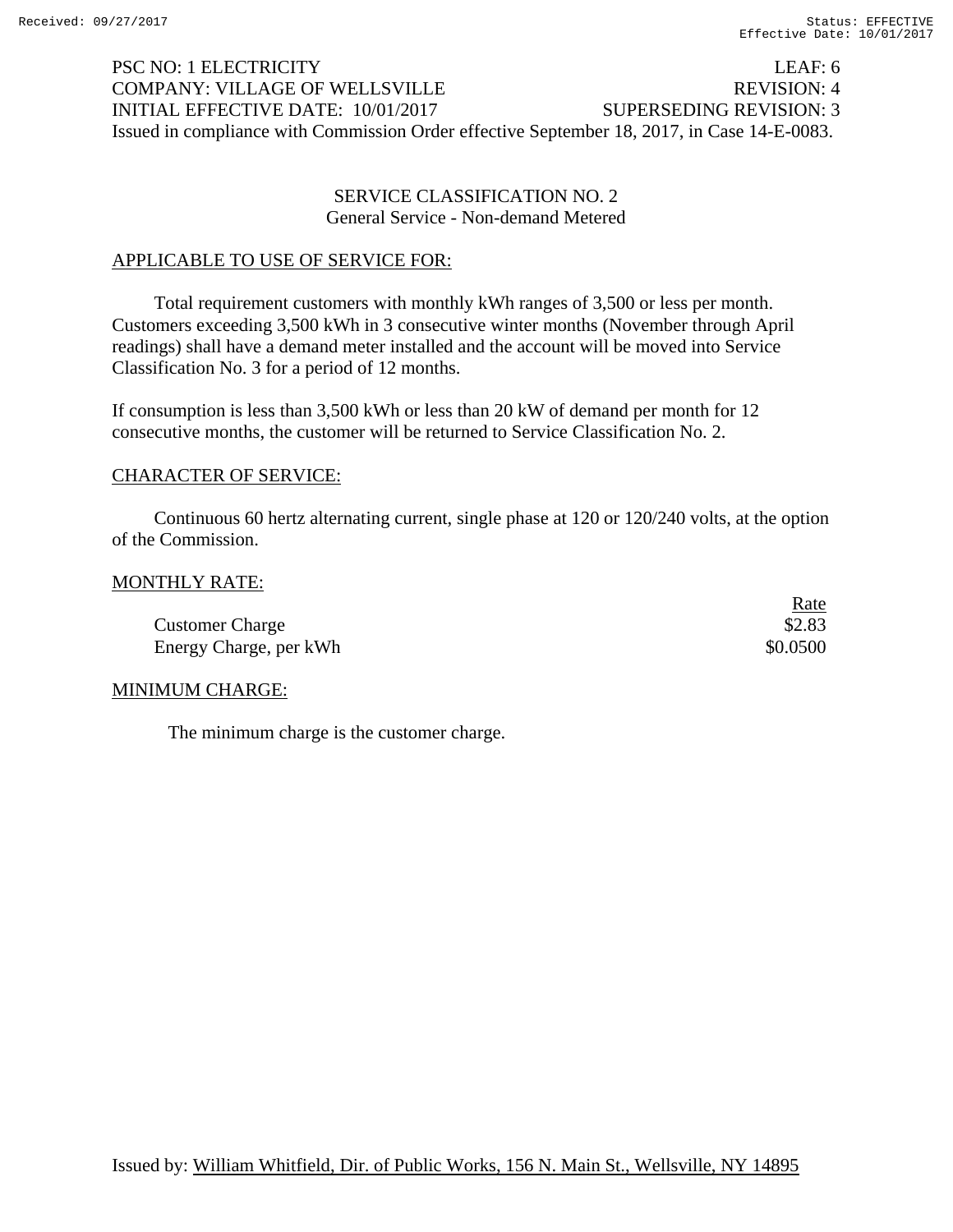# PSC NO: 1 ELECTRICITY LEAF: 7 COMPANY: VILLAGE OF WELLSVILLE REVISION: 3 INITIAL EFFECTIVE DATE: 10/01/2017 SUPERSEDING REVISION: 2 Issued in compliance with Commission Order effective September 18, 2017, in Case 14-E-0083.

## SERVICE CLASSIFICATION NO. 2 (CONT'D) General Service - Non-demand Metered

## TERM:

 The consumer will be responsible for any use of service until 2 days after notice to discontinue has been received by the Village.

## SPECIAL PROVISIONS:

 (a) Current delivered under this classification may be used on the premises where delivered, for any purposes, at the option of the consumer, except for resale.

## TERMS OF PAYMENT:

 All bills are due when rendered. Full payment must be received on or before the date shown on the bill to avoid a late payment charge of 1.5% as provided in Rule VIII of the NYMPA generic tariff.

## PURCHASED POWER ADJUSTMENT:

 The charges set forth in this Service Classification shall be subject to a purchased power adjustment clause as explained in Rule IX of the NYMPA generic tariff.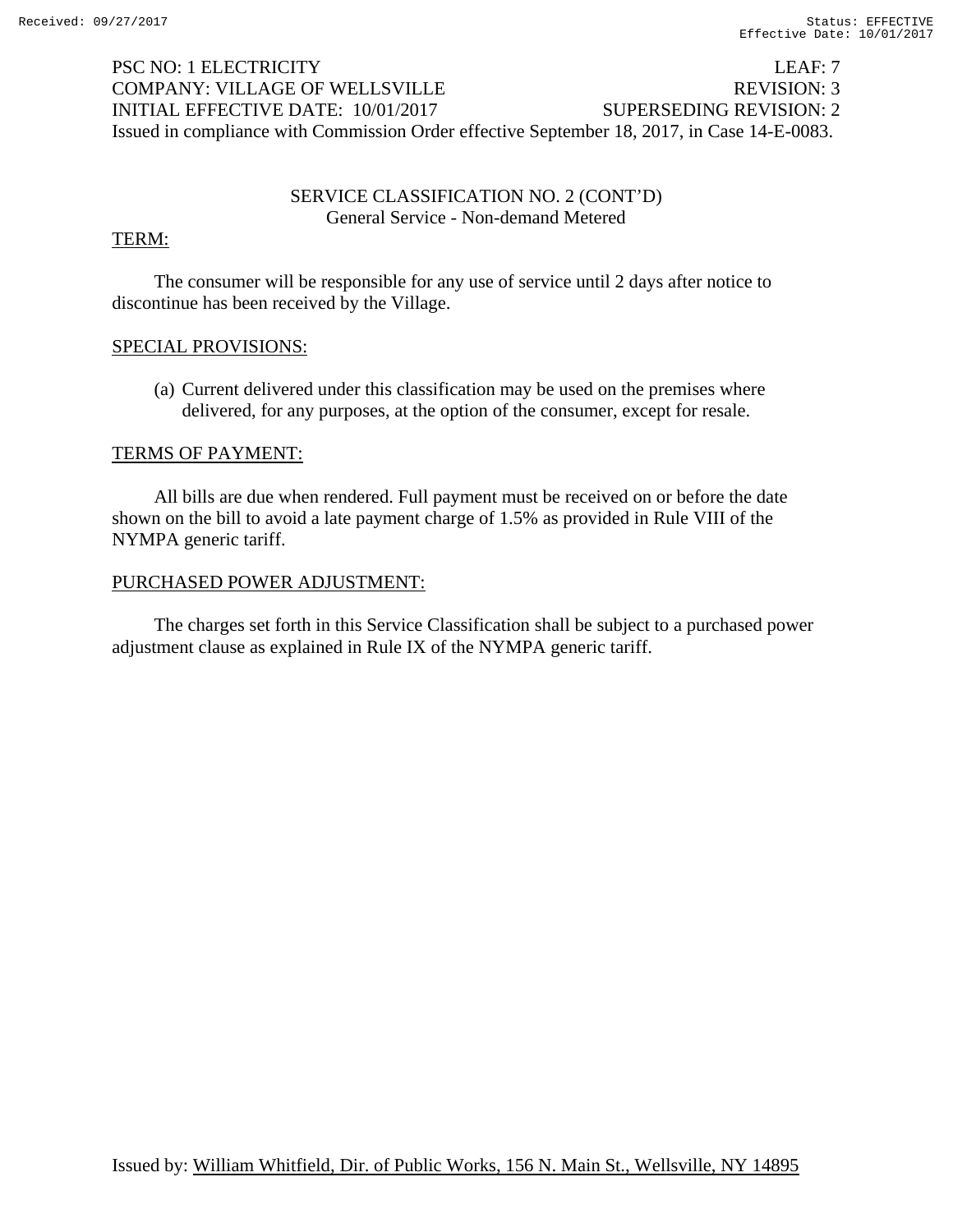$\mathbf{D}$ 

# PSC NO: 1 ELECTRICITY LEAF: 8 COMPANY: VILLAGE OF WELLSVILLE REVISION: 4 INITIAL EFFECTIVE DATE: 10/01/2017 SUPERSEDING REVISION: 3 Issued in compliance with Commission Order effective September 18, 2017, in Case 14-E-0083.

## SERVICE CLASSIFICATION NO. 3 General Service - Demand Metered

## APPLICABLE TO USE OF SERVICE FOR:

All purposes subject to Special Provision (a).

## CHARACTER OF SERVICE:

 Continuous 60 hertz alternating current, single phase at 120 or 120/240 volts or three phase at 208, 480 or 4160 volts, subject to special provision (b), voltage and phase at the option of the Commission.

## MONTHLY RATE: (per meter)

|                                                            | Rate     |
|------------------------------------------------------------|----------|
| Energy Charge, per kWh                                     | \$0.0128 |
| Demand Charge, per KW                                      | \$5.67   |
| Primary Service Rate:                                      |          |
| (Service is metered at primary line voltage of 4160 volts) | Rate     |
| Energy Charge, per kWh                                     | \$0.0128 |
| Demand Charge, per kW                                      | \$5.21   |

## MINIMUM CHARGE (per meter):

- (a) Minimum demand charge will not be less than 75% of the maximum demand during the preceding 11 months.
- (b) Applicable to all polyphase service and to single phase service when a demand meter is required (see Determination of Demand) or when an extension of lines or the installation of a new service lateral or of additional transformers is required.

## DETERMINATION OF DEMAND:

 Demand will be determined by meter whenever consumption for three consecutive winter billing months (November thru April) exceeds 3,500 kWh or demand exceeds 20 KW. Demand will be the maximum 15-minute integrated demand during the month but will not be less than 75% of the maximum demand during the preceding 11 months.

 A demand meter, once installed, shall not be removed until after the energy consumption has been less than 3,500 kWh per month for twelve consecutive months, which requirement may not be avoided by temporarily terminating service.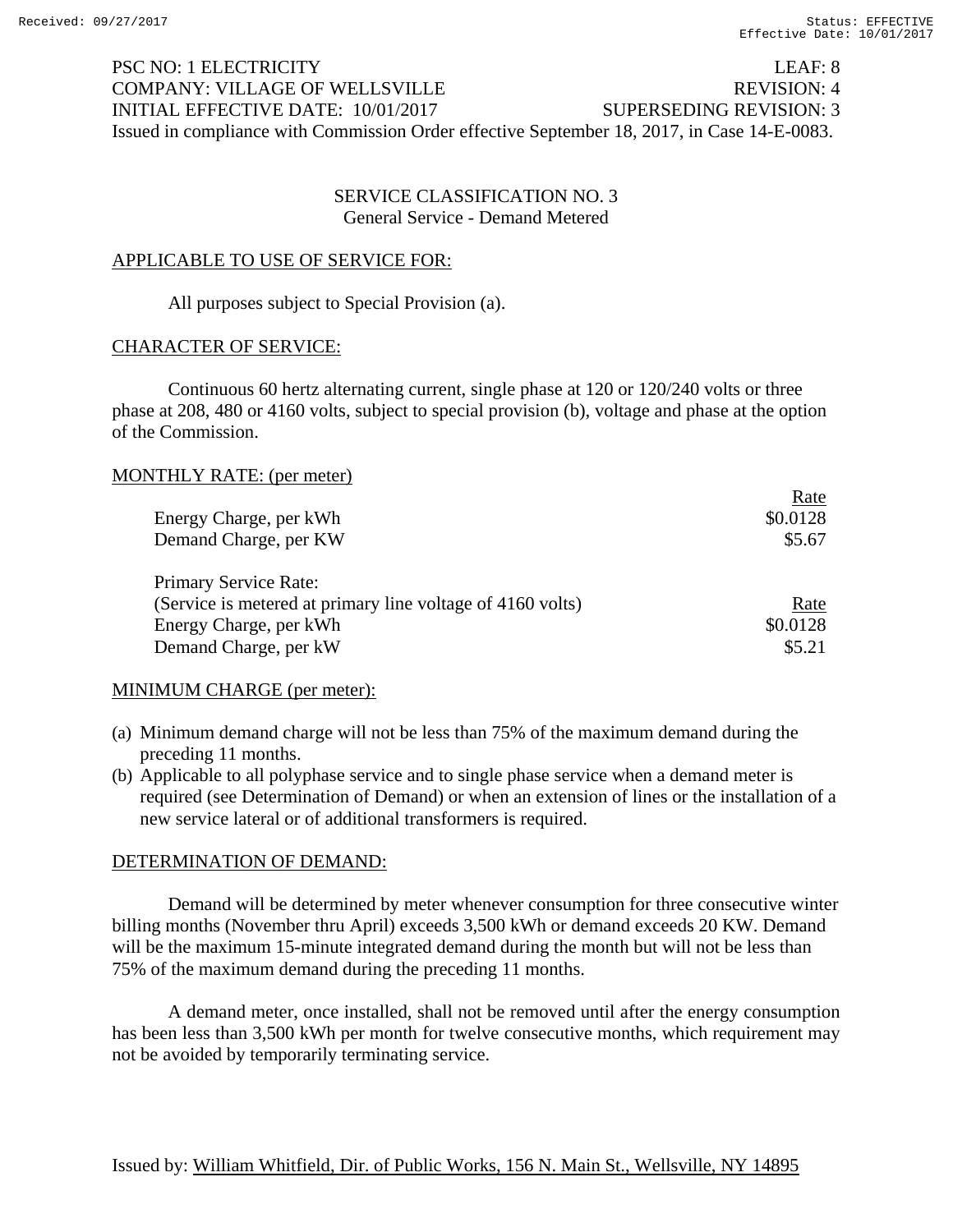# PSC NO: 1 ELECTRICITY LEAF: 9 COMPANY: VILLAGE OF WELLSVILLE REVISION: 3 INITIAL EFFECTIVE DATE: 10/01/2017 SUPERSEDING REVISION: 2 Issued in compliance with Commission Order effective September 18, 2017, in Case 14-E-0083.

## SERVICE CLASSIFICATION NO. 3 (CONT'D) General Service - Demand Metered

## SPECIAL PROVISIONS:

- (a) Current delivered under this classification may be used on the premises where delivered, for any purposes, at the option of the consumer, except for resale.
- (b) Service at 4,160 volt primary line voltage will be supplied only to consumers who employ an electrician competent to maintain and operate 4,160 volt equipment.

## TERMS OF PAYMENT:

 All bills are due when rendered. Full payment must be received on or before the date shown on the bill to avoid a late payment charge of 1.5% as provided in Rule VIII of the NYMPA generic tariff.

## TERM:

One year and thereafter until terminated on 48 hours written notice to the Village.

## PURCHASED POWER ADJUSTMENT:

 The charges set forth in this service classification shall be subject to a purchased power adjustment as explained in Rule IX of the NYMPA generic tariff.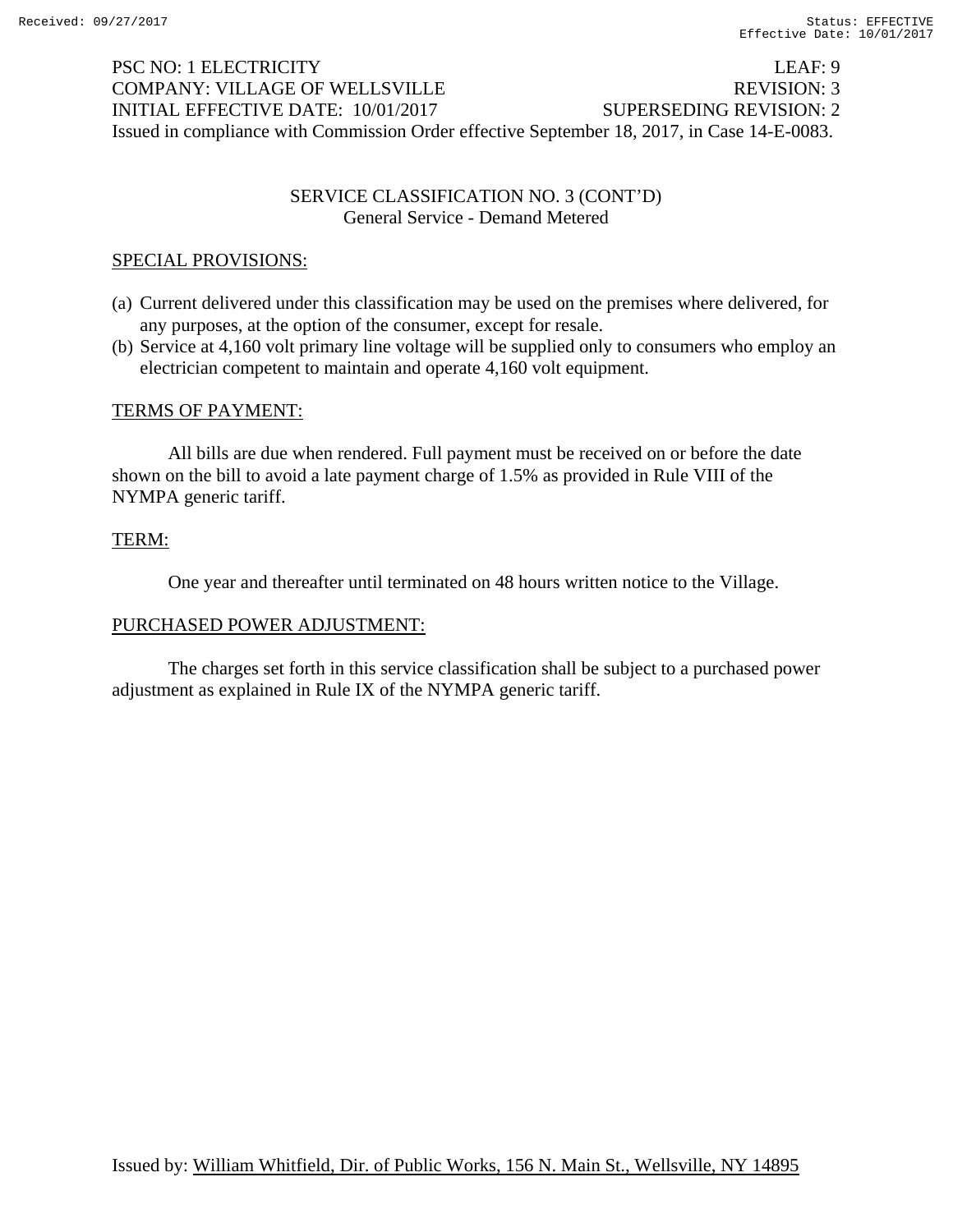# PSC NO: 1 ELECTRICITY LEAF: 10 COMPANY: VILLAGE OF WELLSVILLE REVISION: 4 INITIAL EFFECTIVE DATE: 10/01/2017 SUPERSEDING REVISION: 3 Issued in compliance with Commission Order effective September 18, 2017, in Case 14-E-0083.

## SERVICE CLASSIFICATION NO. 4 Private Outdoor Lighting

## APPLICABLE TO USE OF SERVICE FOR:

Outdoor lighting for driveways, roadways, parking areas and protection of property.

## CHARACTER OF SERVICE:

 Limited period, approximately 4100 hours per year, 60 hertz alternating current at approximately 120 volts.

#### MONTHLY RATE:

|                              | Mercury                  | Lucalox |
|------------------------------|--------------------------|---------|
| Facilities Charge, per unit: |                          |         |
| 150 Watt Unit                | $\overline{\phantom{a}}$ | \$11.36 |
| 175 Watt Unit                | \$8.99                   |         |
| 250 Watt Unit                | \$11.82                  | \$14.20 |
| 400 Watt Unit                | \$14.91                  | \$17.28 |
| 1000 Watt Unit               | \$31.93                  | \$34.32 |
|                              |                          |         |

## TERMS OF PAYMENT:

Net amount monthly.

## TERM:

 One year from date of installation, and yearly thereafter until canceled by the customer upon 30 days' notice.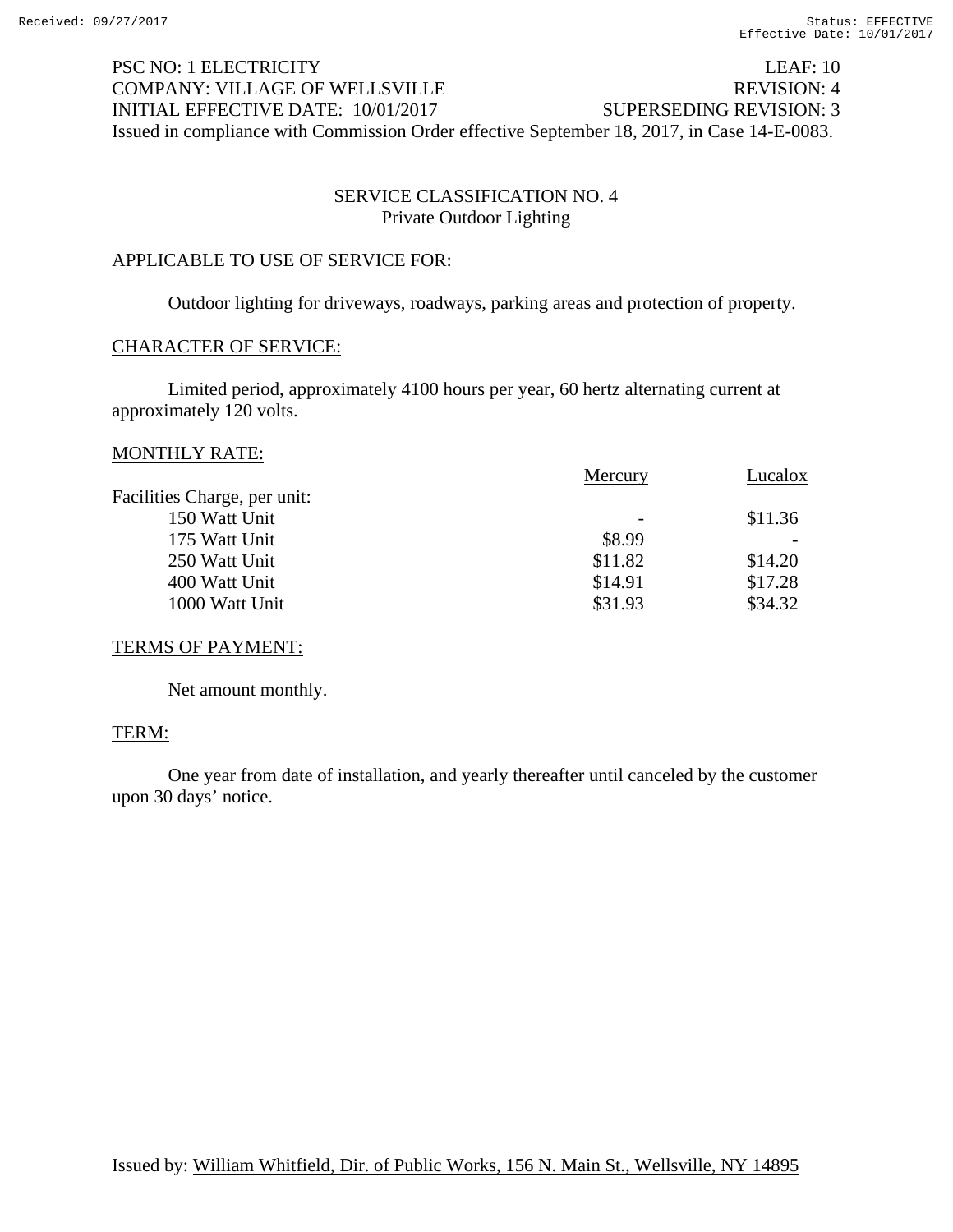# PSC NO: 1 ELECTRICITY LEAF: 11 COMPANY: VILLAGE OF WELLSVILLE REVISION: 3 INITIAL EFFECTIVE DATE: 10/01/2017 SUPERSEDING REVISION: 2 Issued in compliance with Commission Order effective September 18, 2017, in Case 14-E-0083.

## SERVICE CLASSIFICATION NO. 4 (CONT'D) Private Outdoor Lighting

## SPECIAL PROVISIONS:

 The Municipal Electrical Utility shall furnish, install, own, operate and maintain a photoelectrically controlled luminaire complete with ballast and lamp at the wattage designated under the rate charge desired. The Utility shall furnish a service span of 100 feet. On longer spans the customer shall pay for any additional material used.

 The customer shall provide a pole or other support of the required mounting height to provide proper light distribution except that the Utility may elect to install the unit on its own pole if one is available.

 Lighting service will be provided every night from dark until dawn aggregating about 4100 hours per year unless prevented by accidents beyond the control of the Utility.

 The customer shall notify the Utility whenever the unit fails to operate and the Utility shall replace the lamp and/or make necessary repairs with reasonable promptness.

## PURCHASED POWER ADJUSTMENT:

 The charges set forth in this service classification shall be subject to a purchased power adjustment as explained in Rule IX of the NYMPA generic tariff.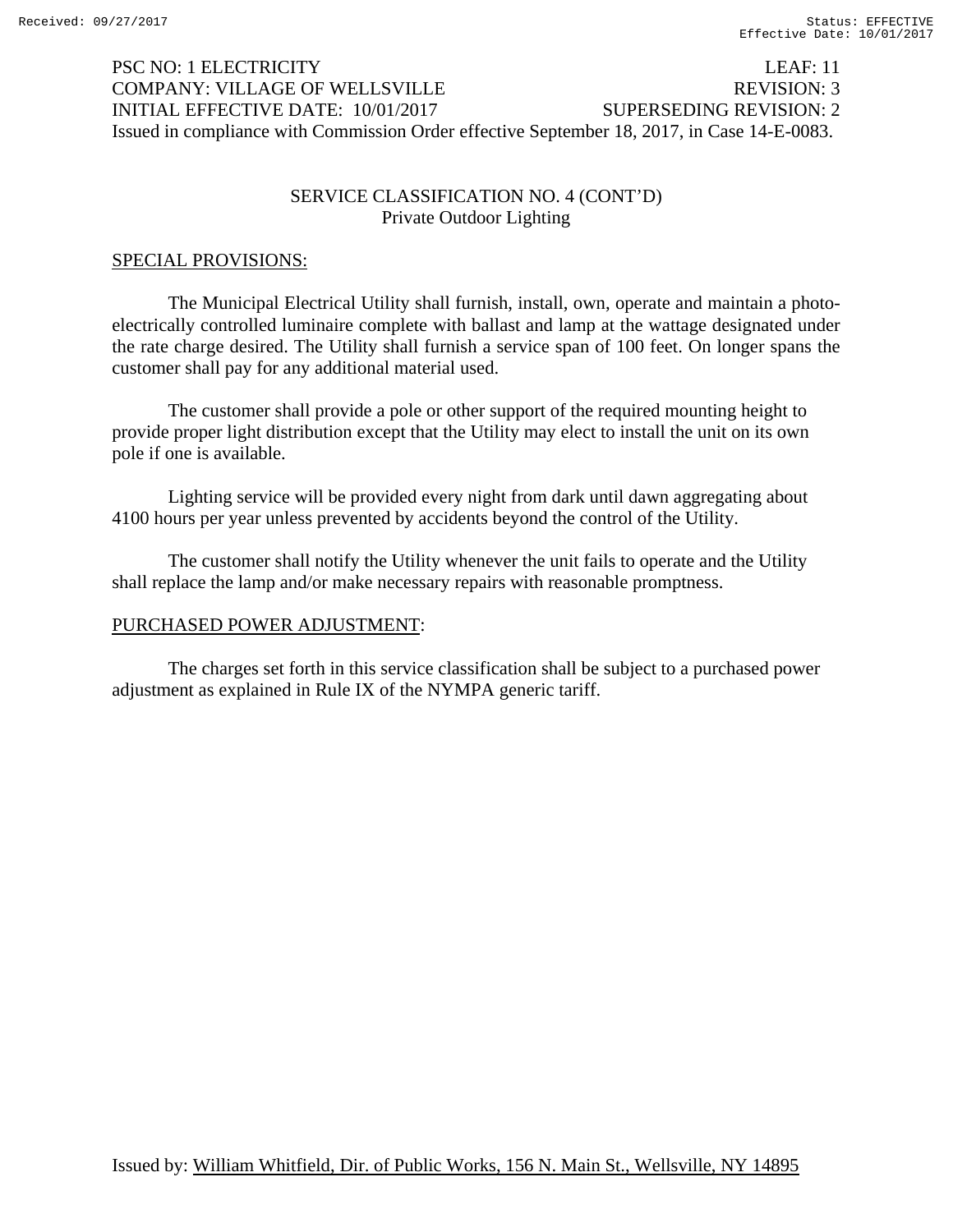# PSC NO: 1 ELECTRICITY LEAF: 12 COMPANY: VILLAGE OF WELLSVILLE REVISION: 5 INITIAL EFFECTIVE DATE: 10/01/2017 SUPERSEDING REVISION: 4 Issued in compliance with Commission Order effective September 18, 2017, in Case 14-E-0083.

## SERVICE CLASSIFICATION NO. 5 Athletic Field Lighting

## APPLICABLE TO USE OF SERVICE FOR:

 Lighting, available for athletic fields administered for the common good of the community and without profit.

## CHARACTER OF SERVICE:

Continuous, alternating current, 60 cycle, 120/240 volt, single phase.

## RATE:

Energy Charge, per kWh  $$0.068875$ Minimum Charge  $$13.04$ 

## TERMS OF PAYMENT:

Bills are net cash and due when received.

## SPECIAL PROVISIONS:

None.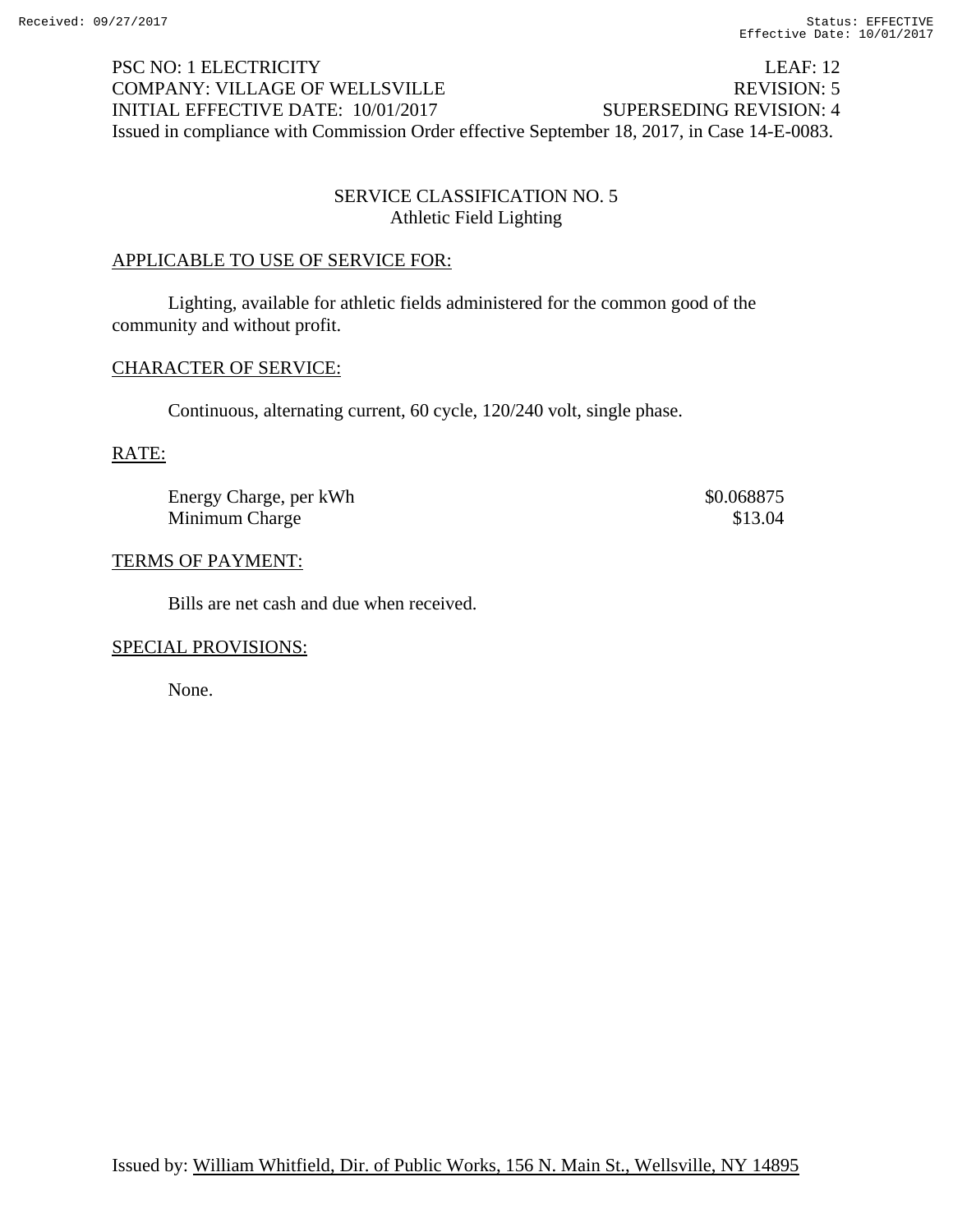# PSC NO: 1 ELECTRICITY LEAF: 13 COMPANY: VILLAGE OF WELLSVILLE REVISION: 4 INITIAL EFFECTIVE DATE: 10/01/2017 SUPERSEDING REVISION: 3 Issued in compliance with Commission Order effective September 18, 2017, in Case 14-E-0083.

## SERVICE CLASSIFICATION NO. 6 Large General Service

## APPLICABLE TO USE OF SERVICE FOR:

For customers that have all electrical service from a 34.5/4.16 kV Substation.

#### CHARACTER OF SERVICE:

Continuous, alternating current, three-phase, 4160 volt, approximately 60 hertz.

#### MONTHLY RATE:

|                                                                                                               | Rate     |
|---------------------------------------------------------------------------------------------------------------|----------|
| <b>Active Demand Charge:</b><br>Total Demand on 15-minute basis per KW month                                  | \$5.67   |
| <b>Plus Reactive Demand Charge:</b><br>Each kilovolt-ampere of billing<br>reactive demand per month, per RKVA | \$0.3769 |
| Plus Total Energy Charge Per KWH:                                                                             | \$0,0099 |

## MINIMUM CHARGE:

 The minimum charge shall be the demand charge as explained in DETERMINATION OF DEMAND.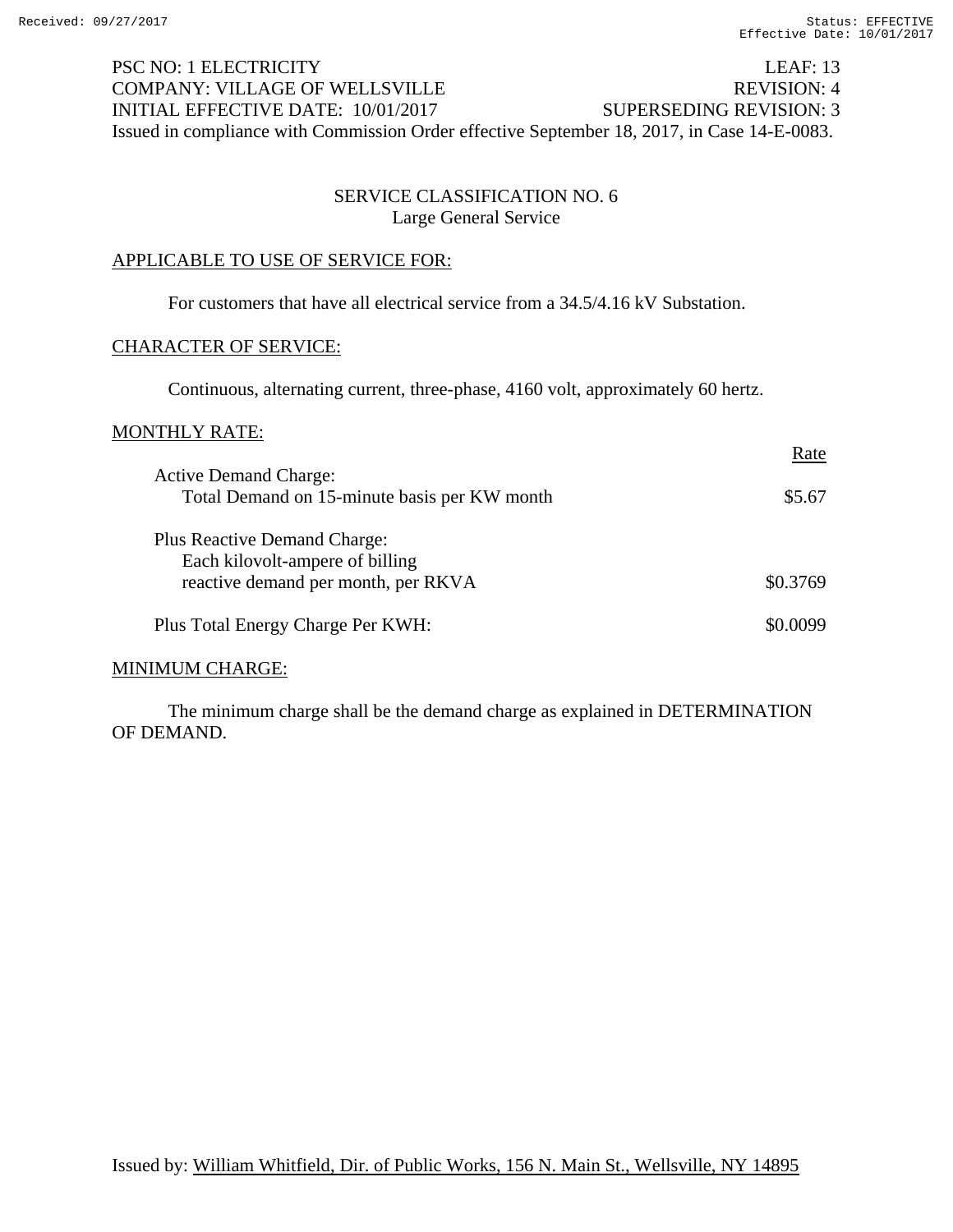# PSC NO: 1 ELECTRICITY LEAF: 14 COMPANY: VILLAGE OF WELLSVILLE REVISION: 3 INITIAL EFFECTIVE DATE: 10/01/2017 SUPERSEDING REVISION: 2 Issued in compliance with Commission Order effective September 18, 2017, in Case 14-E-0083.

## SERVICE CLASSIFICATION NO. 6 (CONT'D) Large General Service

## DETERMINATION OF DEMAND:

- (a) The Measured Active Demand shall be the maximum fifteen-minute integrated kilowatt demand. For billing purposes, the active demand shall be the greatest of the following:
	- 1. The measured Active Demand occurring during the month for which the bill is rendered.
	- 2. 75% of the largest Measured Active Demand during the preceding 11 months.
	- 3. 2500 kilowatts.
- (b) The Measured Reactive Demand shall be the maximum fifteen-minute integrated kilovolt amperes of lagging reactive demand as measured by a demand meter each month. For billing purposes, the reactive demand shall be the amount so measured minus 35% of the total active demand metered during this month.

## TERMS OF PAYMENT:

 All bills are due when rendered. Full payment must be received on or before the date shown on the bill to avoid a late payment charge of 1.5% as provided in Rule VIII of the NYMPA generic tariff.

## PURCHASED POWER ADJUSTMENT:

 The charges set forth in this Service Classification shall be subject to a purchased power adjustment clause as explained in Rule IX of the NYMPA generic tariff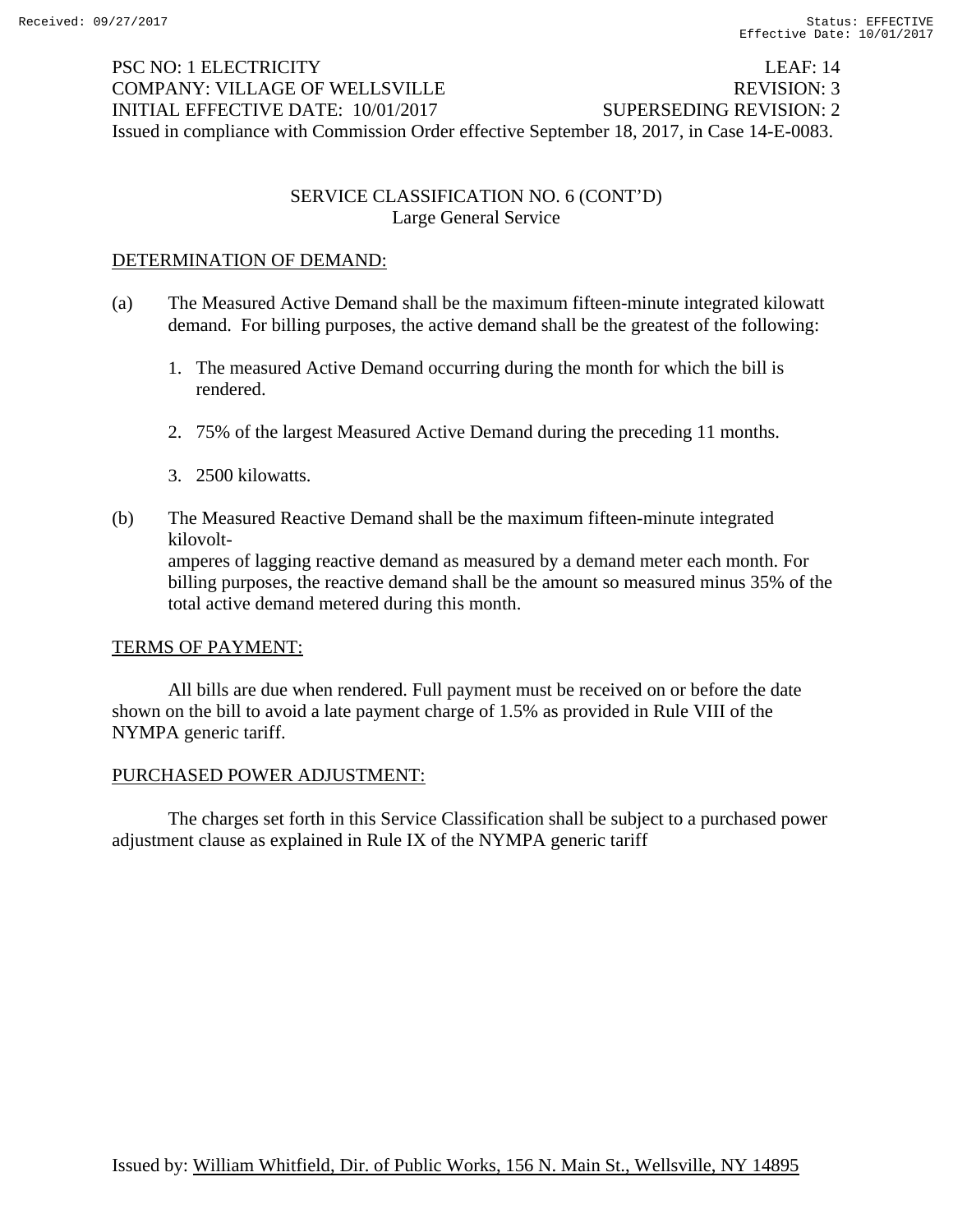# PSC NO: 1 ELECTRICITY LEAF: 15 COMPANY: VILLAGE OF WELLSVILLE REVISION: 5 INITIAL EFFECTIVE DATE: 10/01/2017 SUPERSEDING REVISION: 4 Issued in compliance with Commission Order effective September 18, 2017, in Case 14-E-0083.

## SERVICE CLASSIFICATION NO. 7 Street Lighting

## APPLICABLE TO USE OF SERVICE FOR:

 Public Street lighting for the Village of Wellsville. If necessary, the utility may meter one service and impute this measured service to the other services of the same size and character. In that event, monthly charges are assessed by multiplying the usage of one metered fixture by the total number of fixtures.

#### CHARACTER OF SERVICE:

 Limited period, approximately 4,100 hours per year, alternating current, 60 Hertz; at approximately 120 volts.

## MONTHLY RATE:

Energy Charge, per kWh  $\frac{1}{2}$  80.0892

<u>Rate</u>

## TERMS OF PAYMENT:

 Full payment must be received on or before the date shown on the bill to avoid a late payment charge of 1.5% as provided in Rule VIII of the NYMPA generic tariff.

## TERM:

 One year and thereafter until terminated on 48 hours written notice to the Village Electric Department.

## PURCHASED POWER ADJUSTMENT:

 The charges set forth in this Service Classification shall be subject to a purchased power adjustment clause as explained in Rule IX of the NYMPA generic tariff.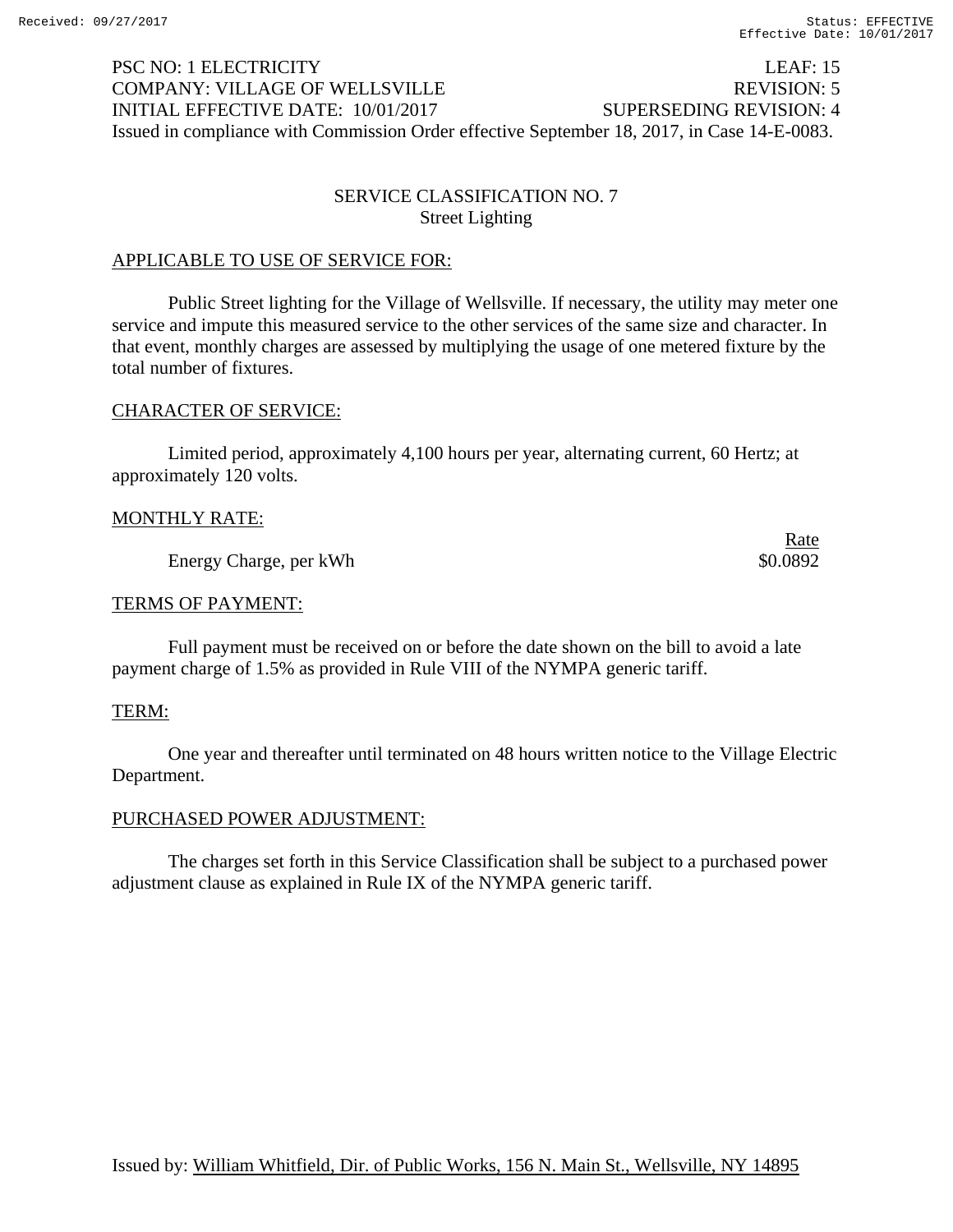# PSC NO: 1 ELECTRICITY LEAF: 16 COMPANY: VILLAGE OF WELLSVILLE REVISION: 2 INITIAL EFFECTIVE DATE: 10/01/2017 SUPERSEDING REVISION: 1 Issued in compliance with Commission Order effective September 18, 2017, in Case 14-E-0083.

## SERVICE CLASSIFICATION NO. 7 (CONT'D) Street Lighting

## SPECIAL PROVISIONS:

- A. The Village of Wellsville Electric Department shall furnish any and all system requirements for erection and repair of street lights at no cost to operating municipality (General Fund).
- B. The Village of Wellsville Electric Department shall furnish labor and maintenance necessary for functioning of the Public Street Lighting.
- C. Additional lights may be added or deducted upon agreement by the Village Electric Department.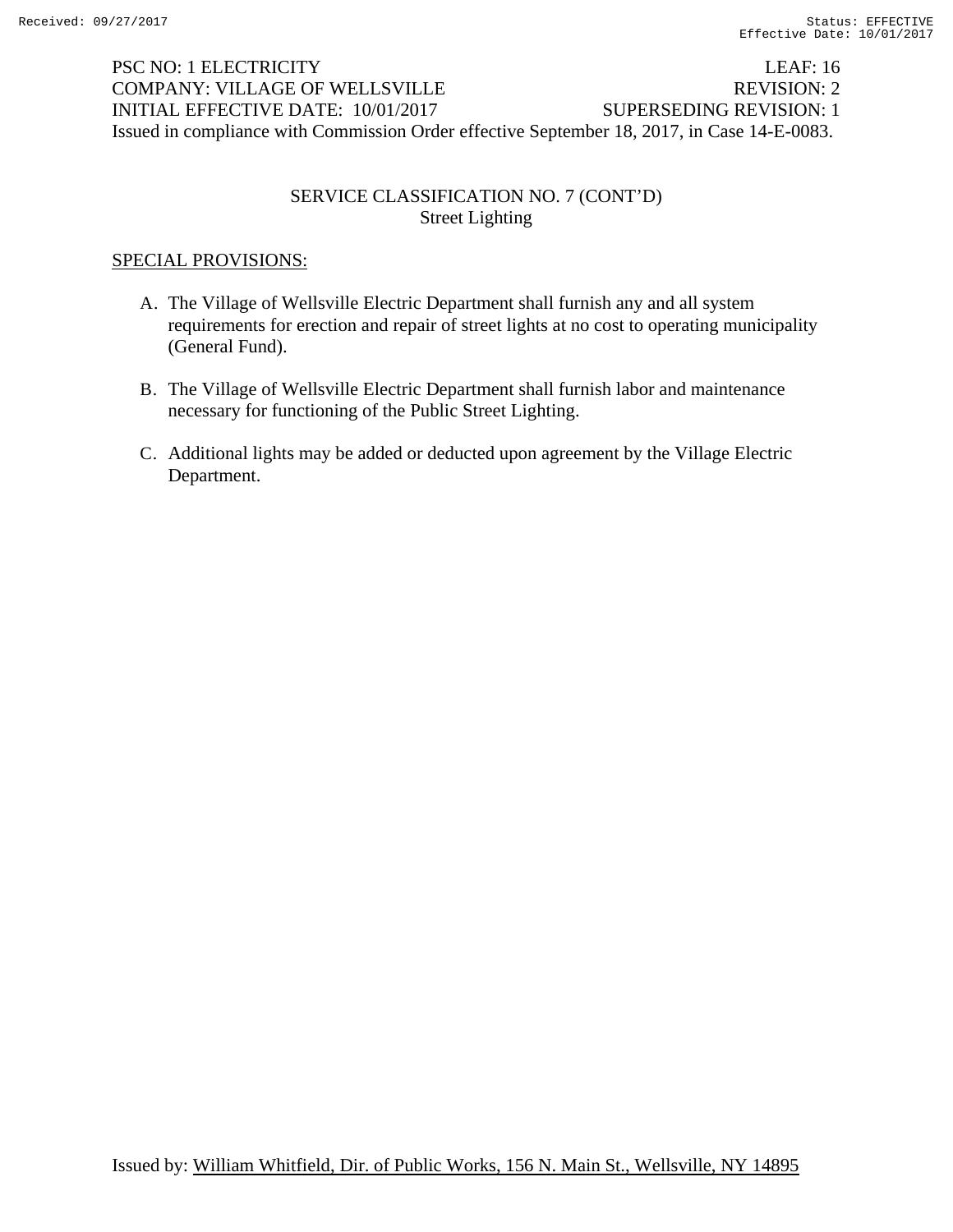## PSC NO: 1 ELECTRICITY LEAF: 17 COMPANY: VILLAGE OF WELLSVILLE REVISION: 1 INITIAL EFFECTIVE DATE: 10/01/2017 SUPERSEDING REVISION: 0 Issued in compliance with Commission Order effective September 18, 2017, in Case 14-E-0083.

## **CHARGES**

## RECONNECTION CHARGE:

 When service has been discontinued, either by the Municipality as provided in Rule (XIII) of the NYMPA generic tariff or at the request of the customer and the same consumer applies for reconnection of service at the same premise within four (4) months, there shall be a reconnection charge payable before service will be reestablished, in the amounts as follows:

\$25.00 during the regular working hours of the Electric Department, Monday through Friday;

\$40.00 after the regular working hours of the Electric Department, Monday through Friday; and Saturday, Sunday and Holidays.

## INSUFFICIENT FUNDS CHECK CHARGE:

 Any checks received in payment for electric service which are returned to the Municipality for insufficient funds, or are otherwise dishonored by the bank, shall bear a nonrecurring charge of \$20.00 for each check that has to be processed by the Municipality. If two checks have been returned by the bank, the customer who issued the dishonored checks may be required by the Municipality to render future payments by cash, money order, certified or cashier's check.

Post-dated checks shall be returned to the customer as invalid for the transaction.

 Only United States currency shall be accepted for payment of accounts due the Municipality.